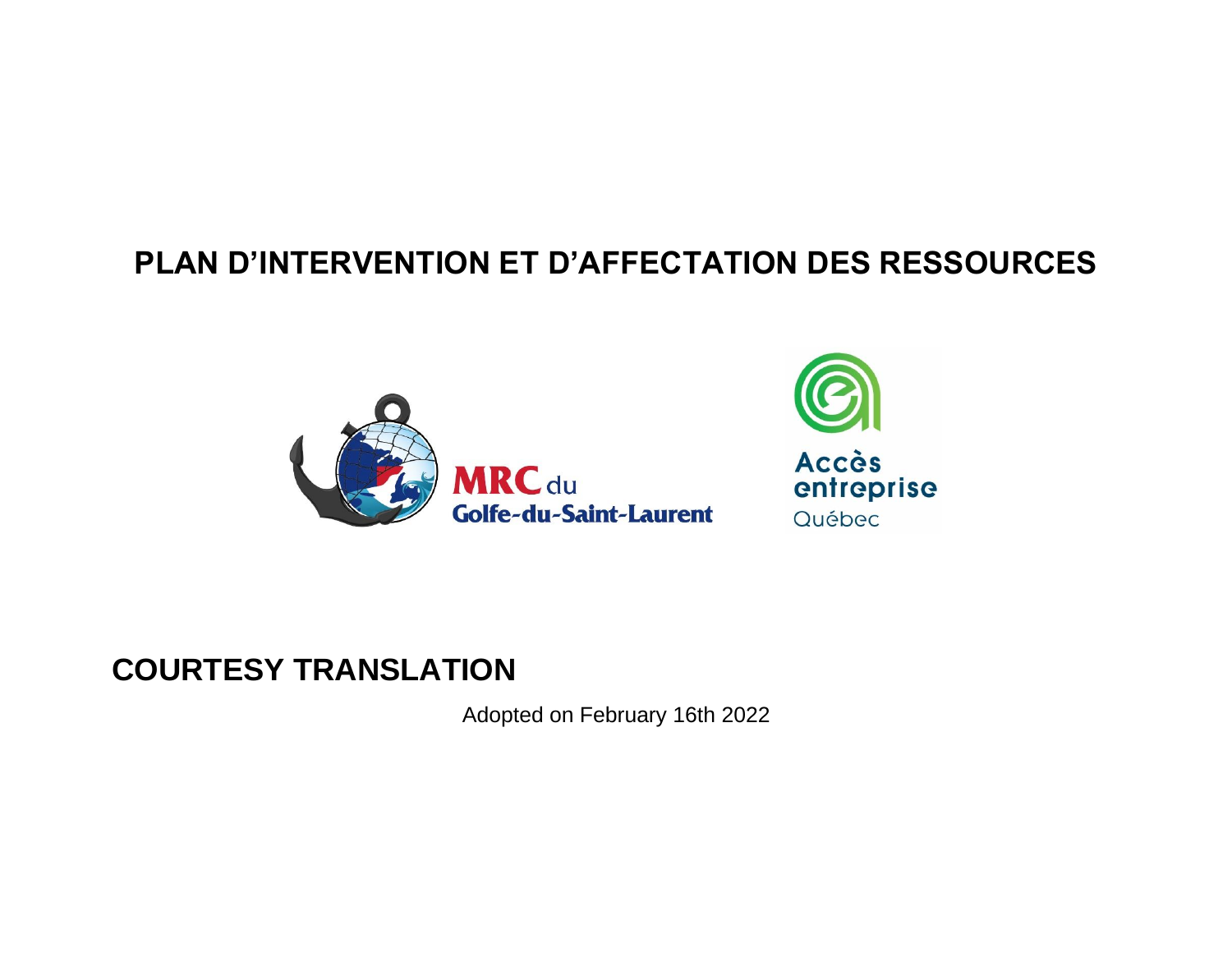

## **1. Context**

In November 2020, the Quebec government announced the creation of Accès entreprise Québec to strengthen the support and investment services offered to entrepreneurs and businesses in all regions of Quebec and thus accelerate regional economic development.

The MRC du Golfe-du-Saint-Laurent is located in the Côte-Nord region (09). Located at the eastern end of the province of Quebec, the territory of the MRC extends between the Gulf of St. Lawrence and the border with Labrador. The MRC du Golfe-du-Saint-Laurent was formed in 2010 and has a population of 5,126 in 2011.

With a total area of 81,028 square kilometers (land area 40,819 square kilometers), it extends over nearly 375 kilometers along the Gulf of St. Lawrence and is composed of five municipalities and one unorganized territory (TNO): Blanc-Sablon, Bonne-Esperance, North Shore of the Gulf of St. Lawrence, Gros-Mécatina, Saint-Augustin and the unorganized territory of Petit-Mécatina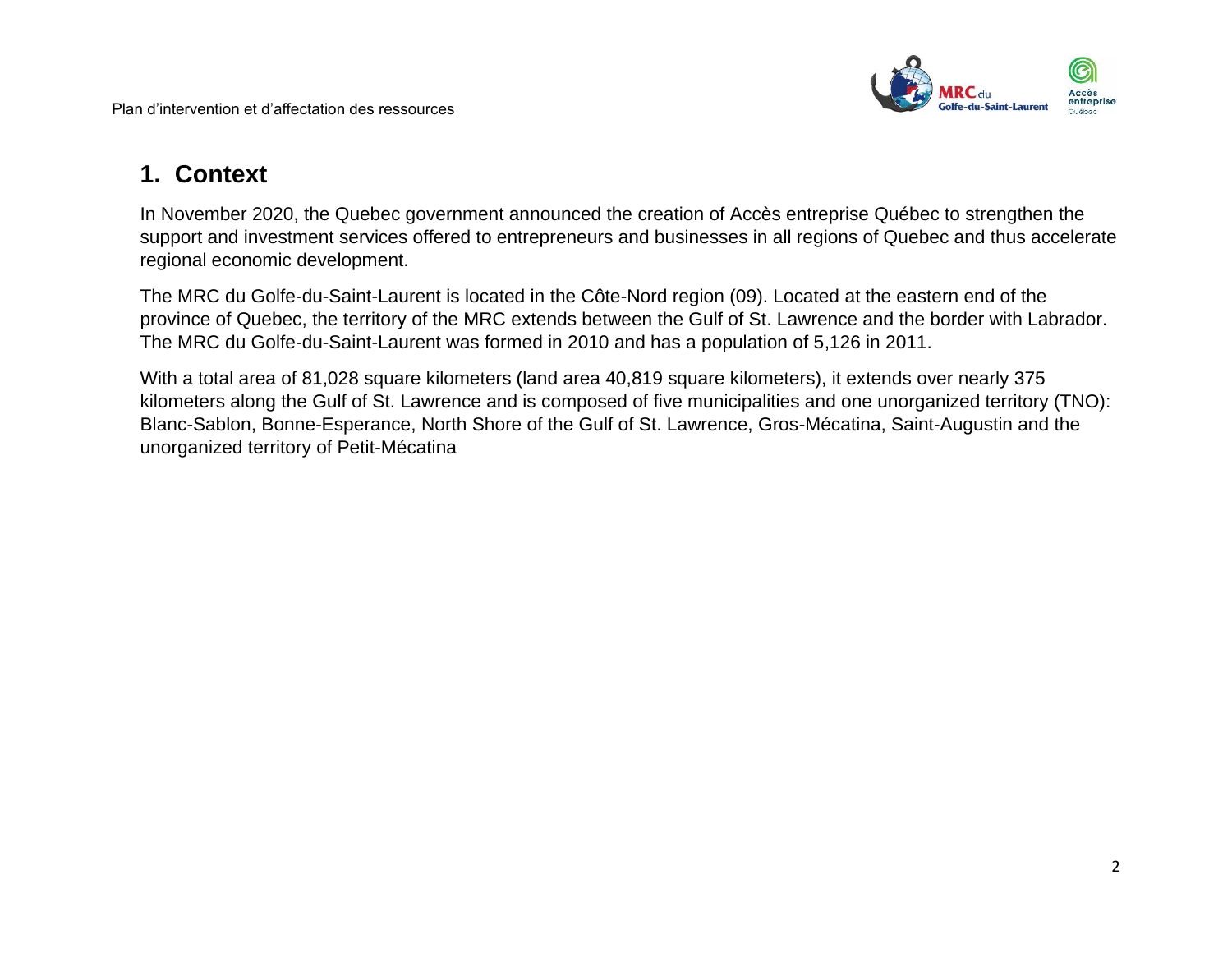

# **2. Objectives and areas of intervention - Accès entreprise Québec**

| <b>Objectives AEQ</b>                                                                                            | Areas of intervention AEQ                                                                                                                                                                           |
|------------------------------------------------------------------------------------------------------------------|-----------------------------------------------------------------------------------------------------------------------------------------------------------------------------------------------------|
| 1. Improve services to businesses.                                                                               | 1. Support companies and entrepreneurs in their<br>business projects.                                                                                                                               |
| 2. Develop a service offer that meets the priorities<br>and needs of businesses throughout the MRC<br>territory. | 2. Refer to existing resources, programs and<br>services in order to optimally assist all types of<br>businesses (self-employed workers, cooperatives,<br>manufacturing companies, services, etc.). |
| 3. Provide access to comparable services across<br>the territory.                                                | 3. Intervene on the scale of the MRC to allow a<br>proximity accessibility to services to the greatest<br>number of businesses and entrepreneurs.                                                   |
| 4. Ensuring that businesses can develop and reach<br>their full potential.                                       | 4. Collaborate with different resources and expertise<br>on the territory of the MRC to maximize the<br>service offer to entrepreneurs.                                                             |
|                                                                                                                  | 5. Work closely with Investissement Québec in each<br>region to allow the greatest number of companies<br>to optimize their processes and growth.                                                   |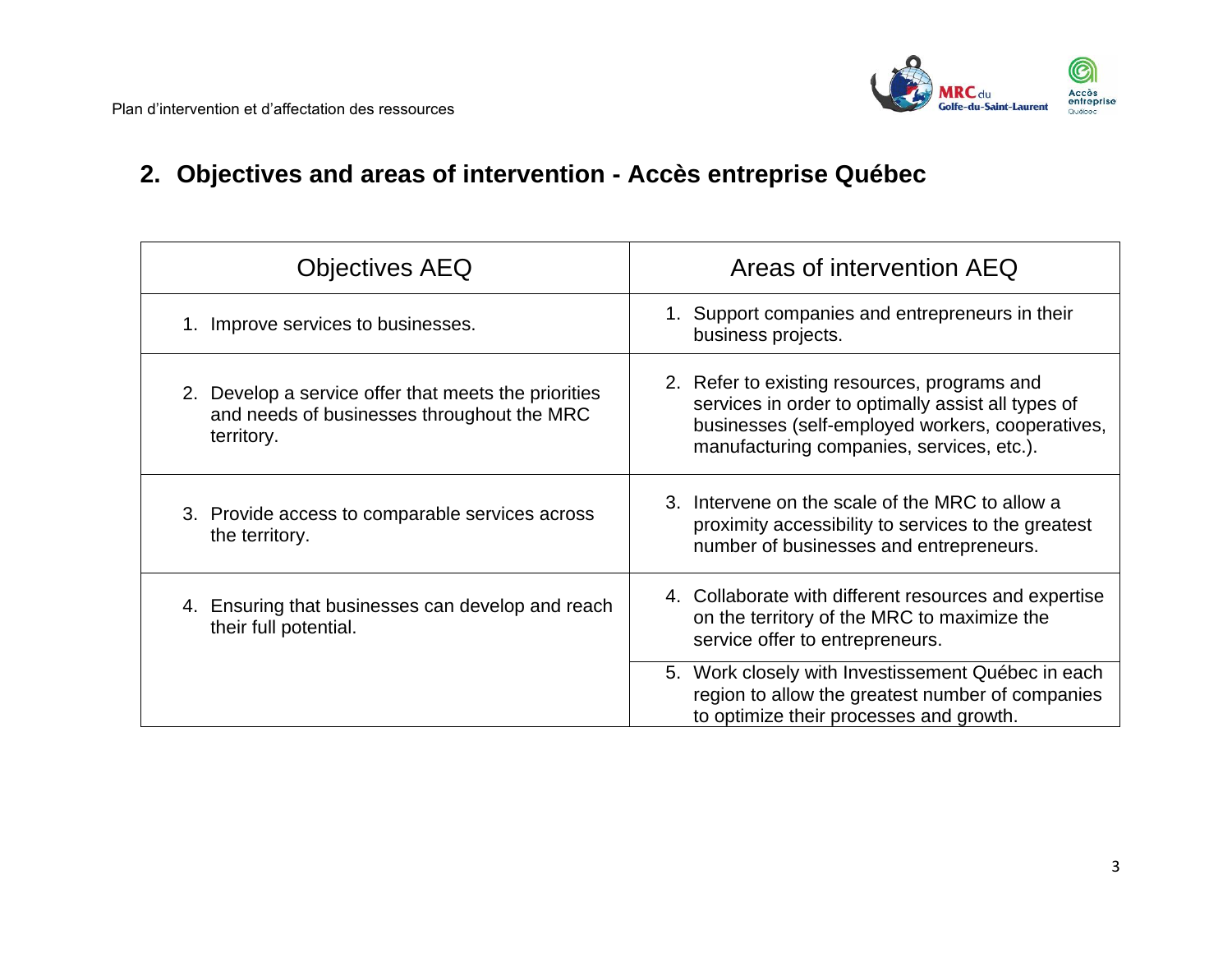

| 6. Contribute to facilitating the financing of various<br>business projects, notably through the FLI, the<br>FLS and other dedicated regional funds. |
|------------------------------------------------------------------------------------------------------------------------------------------------------|
| 7. Boost the local economy of the MRCs by<br>increasing resources to support businesses.                                                             |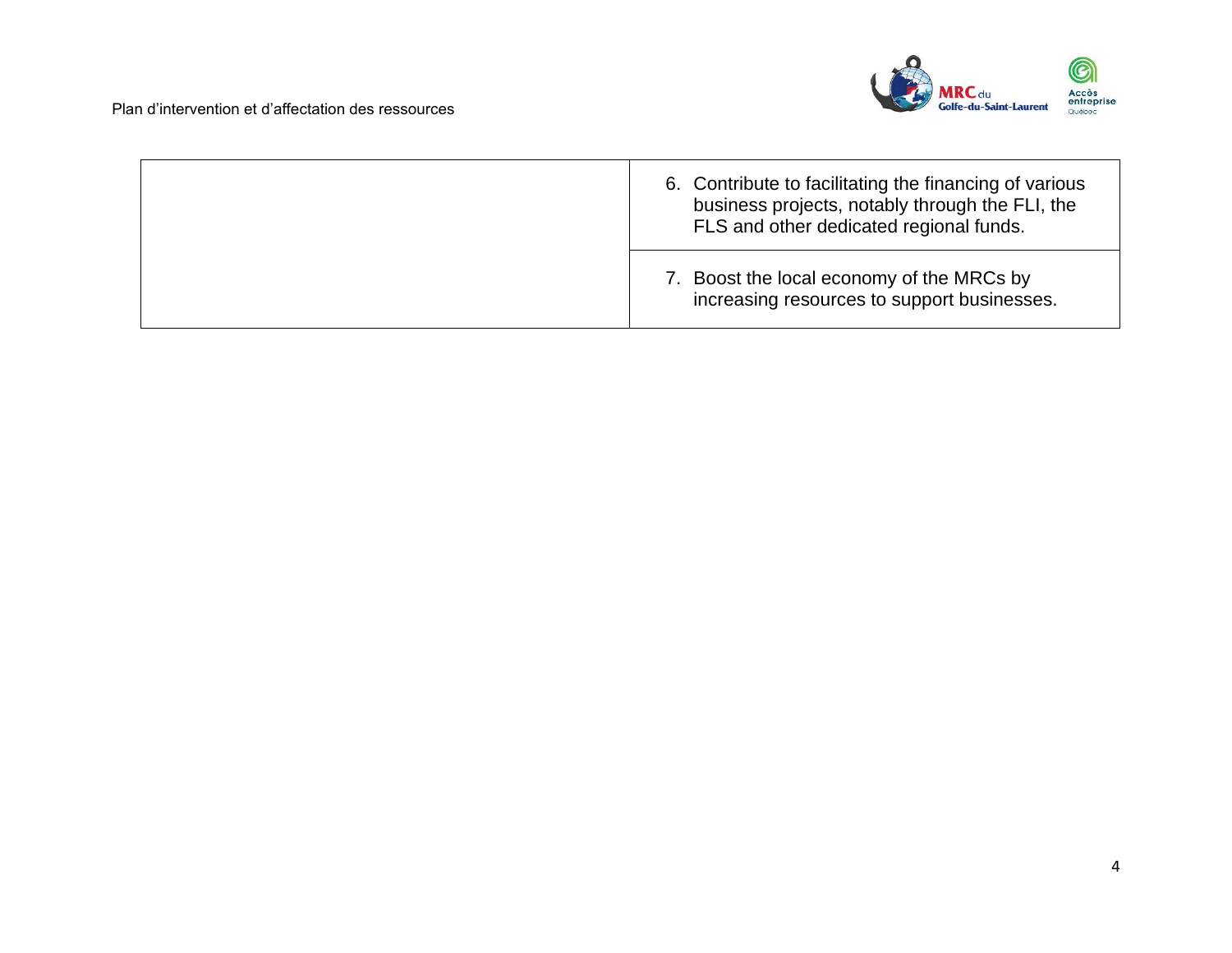

## **3. Diagnostic**

### **REFLECTION TOOL TO IDENTIFY STRATEGIC INTERVENTIONS**

- MRC or delegated organizations\* can use this template as a diagnostic tool to conduct their initial assessment in a participatory manner. The tool provides a better understanding of the needs of the community in order to prioritize interventions and is based on the principles of good practice.
- This assessment tool is provided as a guide. The MRC or delegated organization may use other methods to diagnose its initial situation. If an MRC or delegated organization has conducted a strategic reflection in the last two years, the data from this reflection could be used as a basis for the development of the intervention and resource allocation plan (PIAR).
- The diagnostic tool provides a portrait of the economic development services offered by the MRC or the delegated organization. It aims to identify the measures to implement in the MRC or the delegated organization in order to improve direct support for the development of businesses in its territory.
- Since the advisory committee will have to be involved in the development of the intervention and resource allocation plan (PIAR), the results of the reflection will provide it with a relevant working tool. It is therefore necessary that the advisory committee, made up of stakeholders representing the business community and its entire territory, be involved or consulted in the reflection, or at the very least, that it be informed of the results of the reflection.
- The strategic interventions resulting from the reflection will lead to the issues to be worked on in the PIAR.
- There is no need to drop off the tool at MEI.

*NOTE: The term MRC in the text represents the economic development department of the regional township municipality, as well as the delegated economic development organizations. A delegate organization is an organization mandated by an MRC and responsible for the economic development of a prescribed territory.*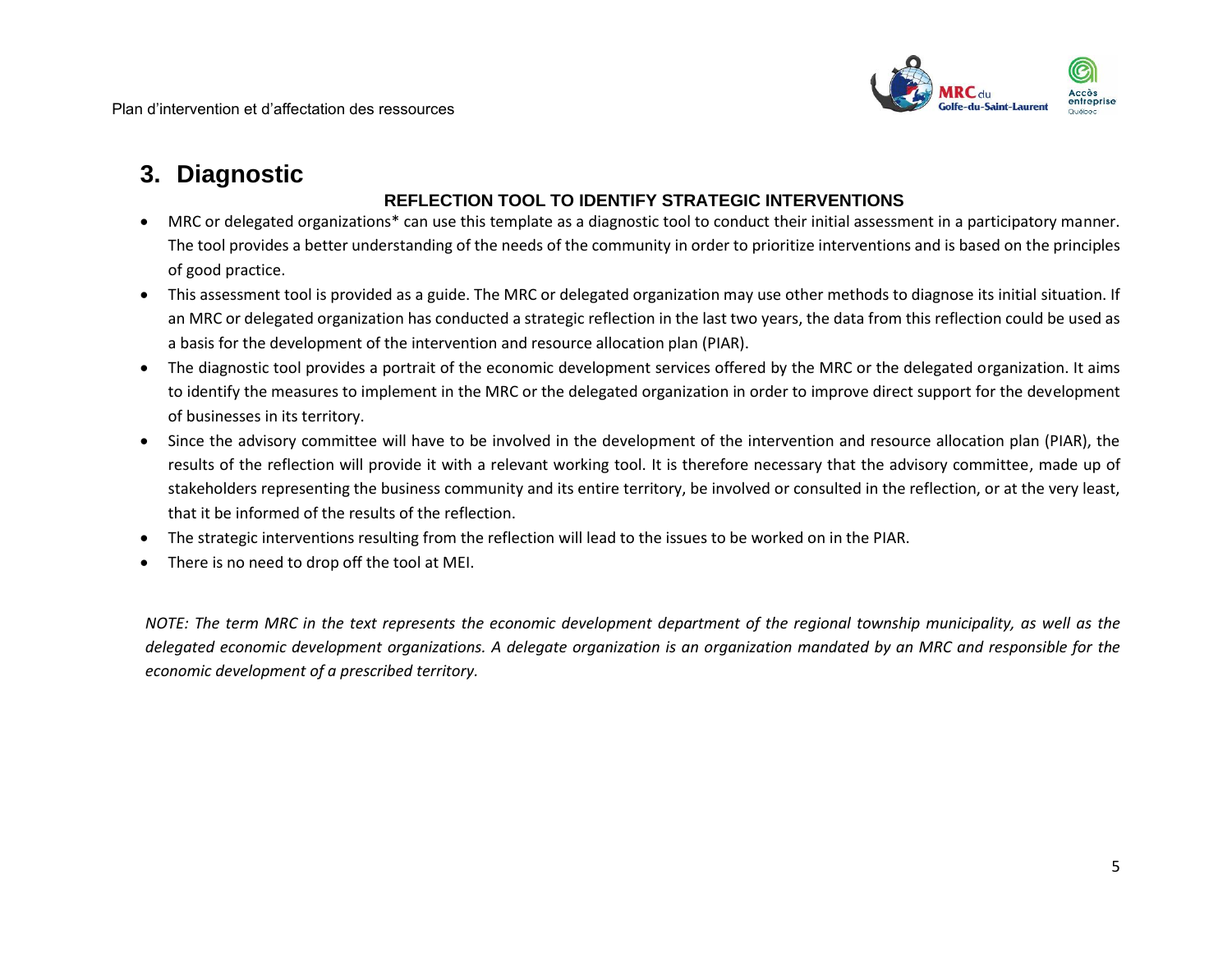

|                                                                                                                                                 |                                                    | The statement corresponds to                                                         |                                                                                                                       |                                                                         |                                                                                               |
|-------------------------------------------------------------------------------------------------------------------------------------------------|----------------------------------------------------|--------------------------------------------------------------------------------------|-----------------------------------------------------------------------------------------------------------------------|-------------------------------------------------------------------------|-----------------------------------------------------------------------------------------------|
| <b>Economic Development Statements</b>                                                                                                          | A practice<br>or situation<br>absent in<br>the MRC | A practice being<br>considered or<br>implemented or<br>a current<br>situation in the | A practice<br>being<br>considered or<br>implemented<br>or a current<br>situation in the                               | Comments /<br>explanations                                              | Practice to be<br>referenced in the<br>Intervention and<br>resource allocation<br>plan (PIAR) |
| The mission, vision and values of the MRC<br>were developed less than 2 years ago.                                                              |                                                    | <b>MRC</b>                                                                           | <b>MRC</b><br>The<br>Mission,<br>vision and values<br>remain the same<br>since the creation<br>of the MRC in<br>2010. | The intervention<br>priorities are<br>reviewed and<br>adopted annually. |                                                                                               |
| The MRC Board of Directors is composed of<br>several members from the business<br>community.                                                    |                                                    |                                                                                      | The council of the<br><b>MRC</b><br>İS.<br>οf<br>composed<br>officials<br>elected<br>from<br>various<br>backgrounds.  |                                                                         |                                                                                               |
| The skills of the people responsible for<br>supporting businesses in the MRC are<br>adequate.                                                   |                                                    |                                                                                      | Yes, but a<br>training plan to<br>better support<br>promoters is in<br>the works.                                     |                                                                         |                                                                                               |
| The MRC's human resources dedicated to<br>economic development understand their<br>roles and responsibilities, which are clearly<br>identified. |                                                    |                                                                                      | X                                                                                                                     |                                                                         |                                                                                               |
| The MRC has a training plan and budget for<br>its economic development resources.                                                               | x                                                  |                                                                                      |                                                                                                                       | A training plan is in<br>the works.                                     |                                                                                               |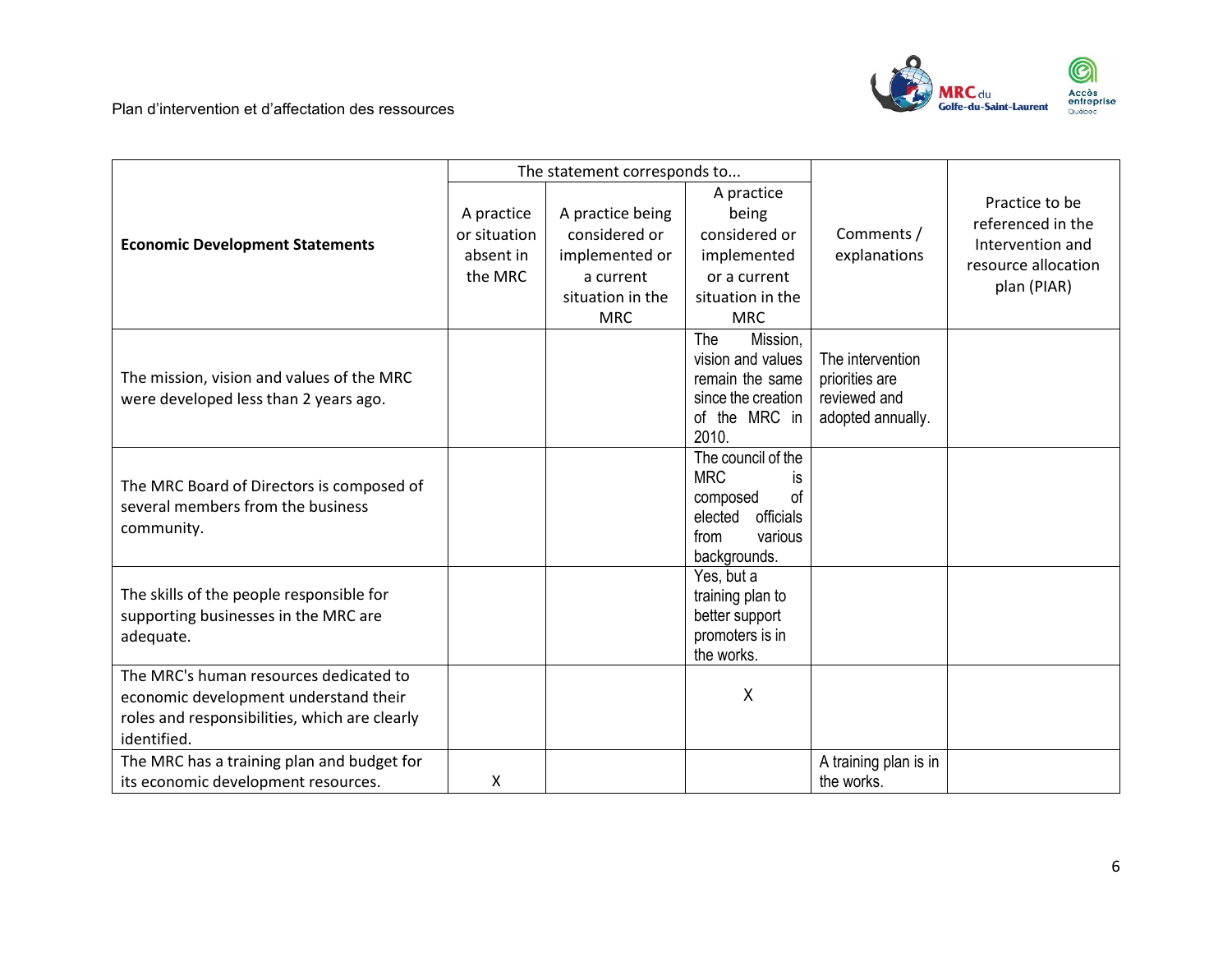

| The MRC's service offer to businesses was       |   |                           |              |                  |  |
|-------------------------------------------------|---|---------------------------|--------------|------------------|--|
| developed in collaboration with the various     | X |                           |              |                  |  |
| players who provide support or financing to     |   |                           |              |                  |  |
| businesses on the territory and in the region.  |   |                           |              |                  |  |
| The decision-making of the MRC is based on      |   |                           |              |                  |  |
| a good assessment of the needs of the           |   |                           | X            |                  |  |
| business community and is representative of     |   |                           |              |                  |  |
| the different realities.                        |   |                           |              |                  |  |
| The MRC monitors the economic                   |   |                           |              |                  |  |
| development needs on its territory.             |   | X                         |              |                  |  |
| The service offer to businesses in the MRC is   |   |                           | $\mathsf{x}$ |                  |  |
| well defined.                                   |   |                           |              |                  |  |
| The MRC offers services related to the issues   |   |                           |              |                  |  |
| and needs of the territory.                     |   |                           | X            |                  |  |
| The MRC's service offer is complementary to     |   |                           |              | It could be      |  |
| the services offered on the territory.          |   | $\boldsymbol{\mathsf{X}}$ |              | complementary    |  |
| The MRC has a plan for knowing which            |   |                           |              |                  |  |
| organization to refer a business for certain    |   | $\boldsymbol{\mathsf{X}}$ |              |                  |  |
| needs and when to do so.                        |   |                           |              |                  |  |
| The MRC could offer services that no partner    |   |                           |              |                  |  |
| on the territory offers in terms of business    |   |                           | X            |                  |  |
| support. (Segment not covered by any of the     |   |                           |              | Yes, with grants |  |
| partners).                                      |   |                           |              |                  |  |
| Businesses in the territory receive the same    |   |                           |              |                  |  |
| level of service from the MRC, regardless of    |   |                           | $\mathsf{X}$ |                  |  |
| their geographic location.                      |   |                           |              |                  |  |
| The MRC has strategic information that          |   |                           |              |                  |  |
| allows it to better identify the investments to |   | $\boldsymbol{\mathsf{X}}$ |              |                  |  |
| prioritize in order to boost the region's       |   |                           |              |                  |  |
| economy.                                        |   |                           |              |                  |  |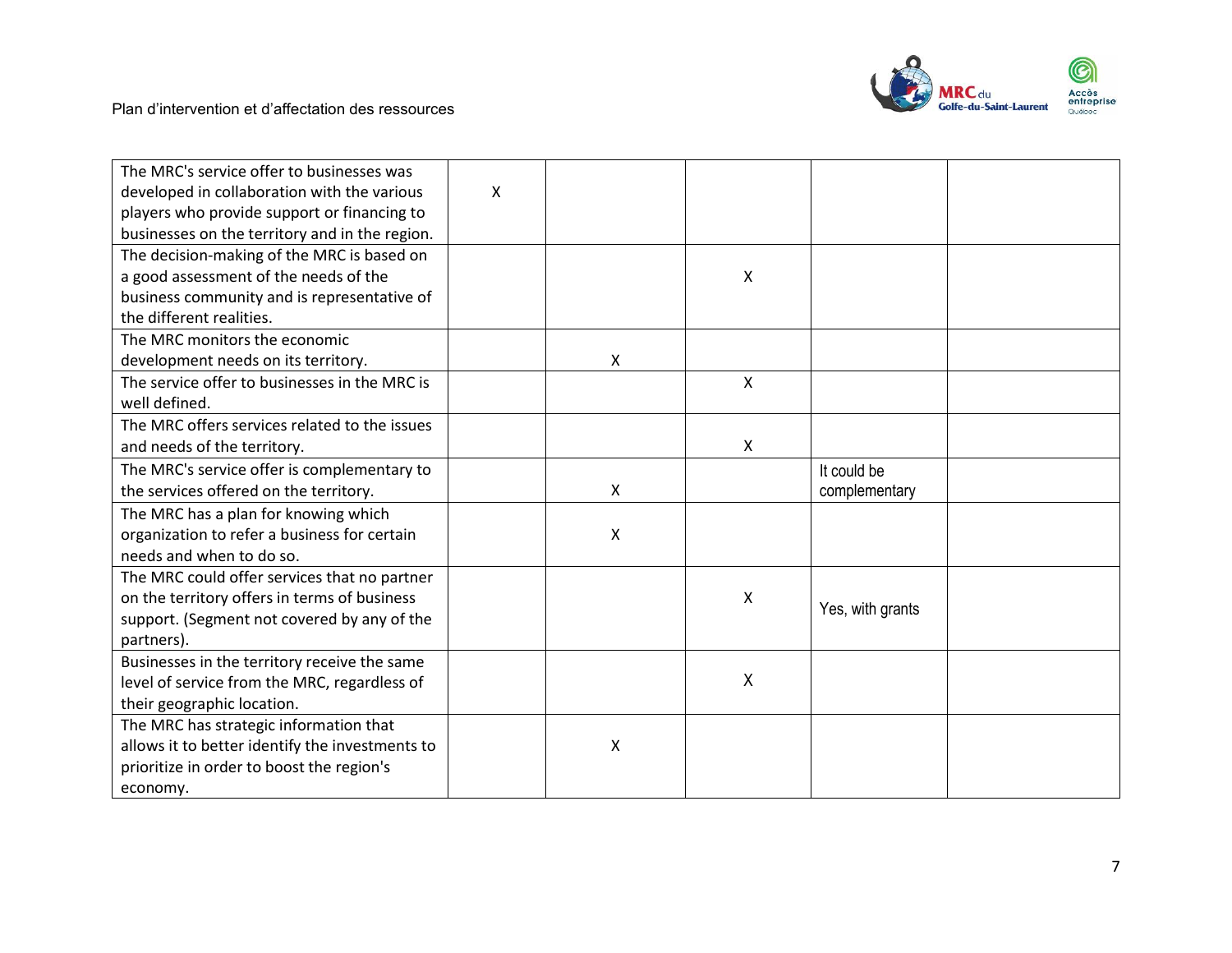

| The MRC evaluates the satisfaction of         |   |   |  |
|-----------------------------------------------|---|---|--|
| businesses on its territory with its economic | х |   |  |
| development decisions (and/or activities).    |   |   |  |
| The MRC's service offer is adequately         |   |   |  |
| promoted throughout the territory in order    |   | X |  |
| to reach all businesses and                   |   |   |  |
| entrepreneurs/developers.                     |   |   |  |
| The MRC is publicly accountable for the       |   |   |  |
| performance of its economic development       | X |   |  |
| department.                                   |   |   |  |
| The MRC offers support services that          |   |   |  |
| compete with organizations on the territory.  | x |   |  |
| The MRC annually evaluates the impact of its  |   |   |  |
| economic development actions on the           | Χ |   |  |
| territory.                                    |   |   |  |
| The MRC establishes partnerships and works    |   |   |  |
| in collaboration with the economic            | χ |   |  |
| development organizations on its territory.   |   |   |  |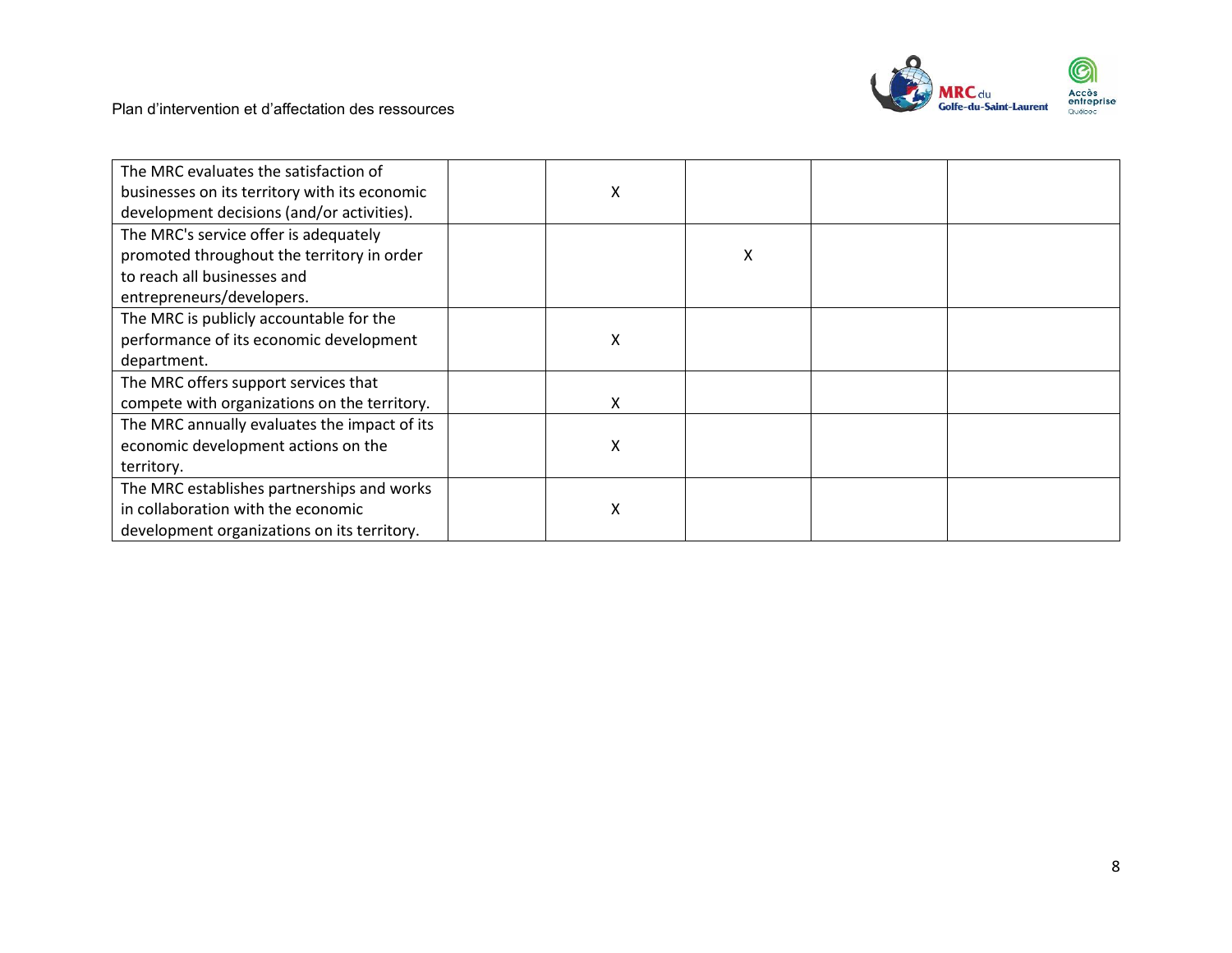

## **4. Action Plan**

### **Issues identified by the MRC and the Advisory Committee**

**Issue 1: Supporting businesses in the digital shift**

Total: 35% of time allowed

|                                                                                                                                     | Supporting businesses in the digital shift                                   |                                      |                                                                                   |                                                                                                                                               |                                                                                                                                      |                                                         |                     |  |  |
|-------------------------------------------------------------------------------------------------------------------------------------|------------------------------------------------------------------------------|--------------------------------------|-----------------------------------------------------------------------------------|-----------------------------------------------------------------------------------------------------------------------------------------------|--------------------------------------------------------------------------------------------------------------------------------------|---------------------------------------------------------|---------------------|--|--|
| Objectives related<br>to the issue                                                                                                  | <b>AEQ</b><br>Objectives                                                     | Intervention<br>areas AEQ            | Actions                                                                           | Performance<br>indicators                                                                                                                     | Comments                                                                                                                             | Deadline                                                | <b>Time Allowed</b> |  |  |
| <b>Assisting</b><br>organizations in                                                                                                | Organisations needs<br>1,2,3<br>2,4<br>assessment<br>Personalized and<br>the |                                      | 100% of<br>regional<br>businesses<br>contacted and<br>assessed                    | Specific elements<br>related to the digital<br>transition will be<br>evaluated through<br>the overall business<br>needs assessment<br>process | Annually                                                                                                                             | (Part of<br>business<br>needs<br>assessment<br>process) |                     |  |  |
| individual<br>implementation of<br>1,2,4<br>1,3<br>accompaniment of<br>a digital strategy<br>that will allow their<br>organizations |                                                                              | Personalized<br>for each<br>business |                                                                                   | Annually                                                                                                                                      | 25%                                                                                                                                  |                                                         |                     |  |  |
| business to<br>progress by taking<br>advantage of the                                                                               | 1,3,4                                                                        | 1,2,3                                | Production of educational<br>content on the digital shift<br>for business owners. | Six times a<br>year                                                                                                                           |                                                                                                                                      | Annually<br>(starting in<br>May 2022)                   | 5%                  |  |  |
| technological<br>tools.                                                                                                             | 2,4                                                                          | 3,4                                  | Develop a digital<br>approach adapted to<br>each economic sector.                 | Creation and<br>publication of<br>a periodically<br>updated<br>information<br>document                                                        | Identify effective<br>digital approaches<br>(market<br>development, IT<br>security, etc.) for<br>businesses across<br>the territory. | Bi-annually                                             | 5%                  |  |  |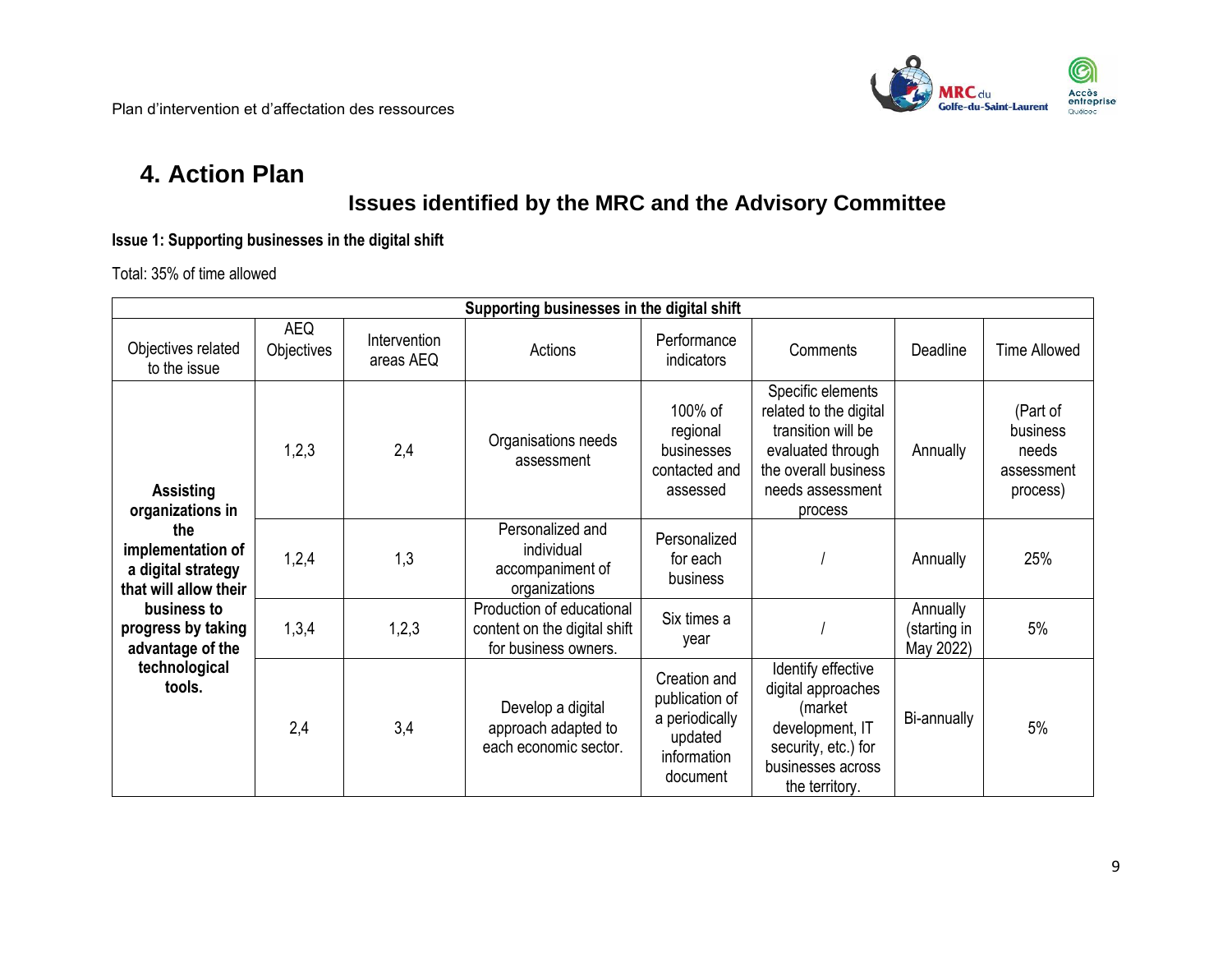

|  |  | These approaches       |  |
|--|--|------------------------|--|
|  |  | will be identified as  |  |
|  |  | part of the individual |  |
|  |  | support offered to     |  |
|  |  | businesses.            |  |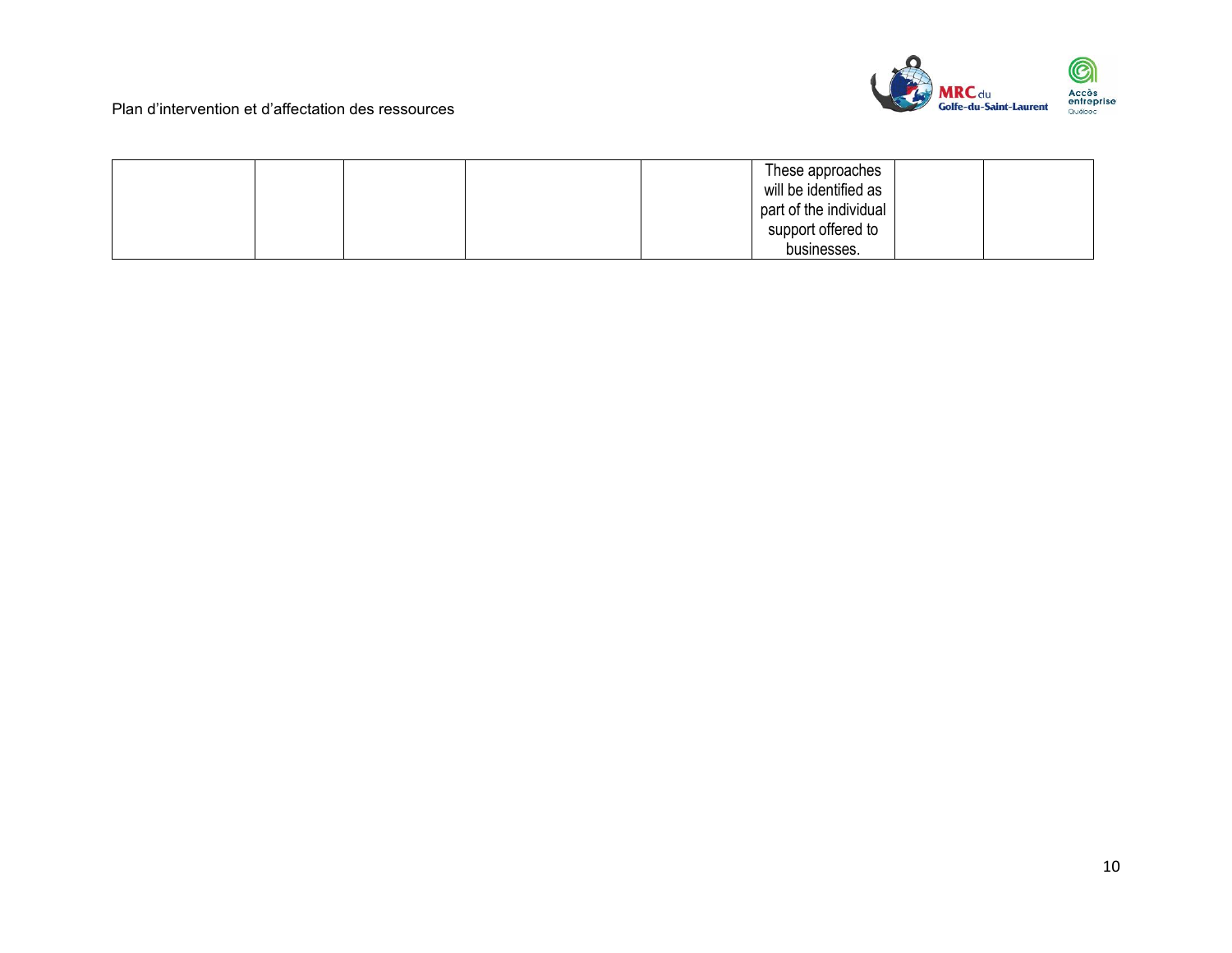### **Issue 2: Implementation of Appropriate Human Resources practices**

Total: 5%

|                                                        | Implementation of appropriate human resources practices |                           |                                                                                                                                                              |                                                                |          |          |                                                         |  |  |  |
|--------------------------------------------------------|---------------------------------------------------------|---------------------------|--------------------------------------------------------------------------------------------------------------------------------------------------------------|----------------------------------------------------------------|----------|----------|---------------------------------------------------------|--|--|--|
| Objectives related to<br>the issue                     | <b>AEQ</b><br>Objectives                                | Intervention<br>areas AEQ | Actions                                                                                                                                                      | Performance<br>indicators                                      | Comments | Deadline | <b>Time Allowed</b>                                     |  |  |  |
| Accompany<br>organizations in the<br>implementation of | 1,2                                                     | 3                         | Evaluation of the human<br>resources management<br>needs of the businesses<br>of the MRC territory.                                                          | 100% of<br>regional<br>businesses<br>contacted and<br>assessed |          | Annually | (Part of<br>business<br>needs<br>assessment<br>process) |  |  |  |
| good human<br>resources<br>management<br>practices.    | 1,4                                                     | 1,4                       | Support companies<br>according to the needs<br>expressed in the<br>assessment of business<br>needs (training,<br>information on the laws<br>in effect, etc.) | Personalized<br>for each<br>business                           |          | Annually | 5%                                                      |  |  |  |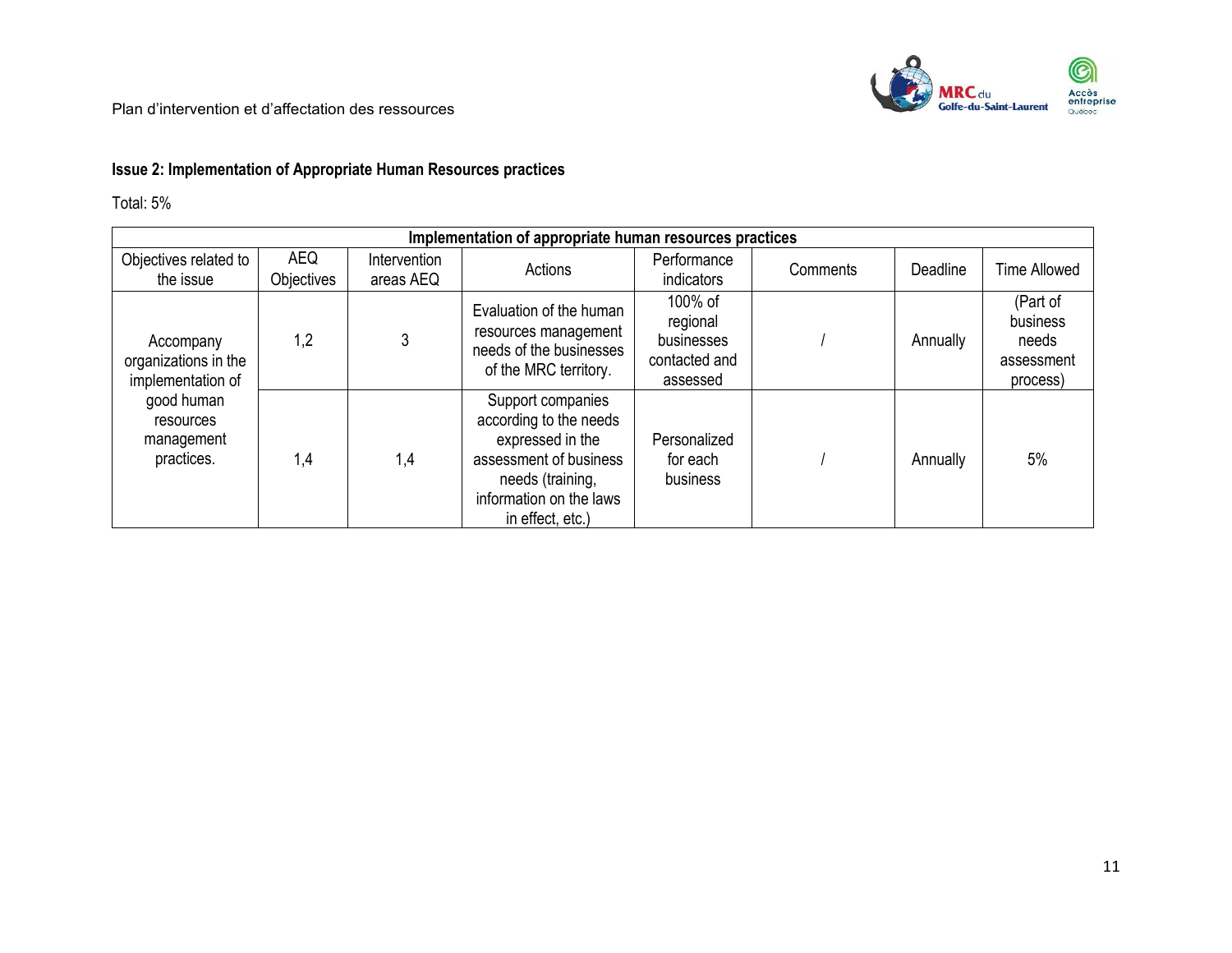

### **Issue 3: Simplify Access to the Various Services Available to Entrepreneurs**

Total: 25%

| Simplify access to the various services available to entrepreneurs                                                                                         |                          |                           |                                                                                                                |                                                                                                                             |                                                                                                                             |                   |                     |  |
|------------------------------------------------------------------------------------------------------------------------------------------------------------|--------------------------|---------------------------|----------------------------------------------------------------------------------------------------------------|-----------------------------------------------------------------------------------------------------------------------------|-----------------------------------------------------------------------------------------------------------------------------|-------------------|---------------------|--|
| Objectives related to<br>the issue                                                                                                                         | <b>AEQ</b><br>Objectives | Intervention<br>areas AEQ | Actions                                                                                                        | Performance<br>indicators                                                                                                   | Comments                                                                                                                    | Deadline          | <b>Time Allowed</b> |  |
|                                                                                                                                                            | 3                        | 2,3,6                     | Create documentation<br>on the services offered<br>to businesses by the<br>MRC du Golfe-du-Saint-<br>Laurent.  | The document<br>is available on<br>the MRC<br>website                                                                       | First version of the<br>document will be<br>published in May.<br>This document will<br>be regularly<br>updated, thereafter. | May /<br>Annually | 5%                  |  |
| Simplify access and<br>publicize the various<br>economic<br>development                                                                                    | 3                        | 2,3,4,5                   | Map the various services<br>offered to businesses by<br>the MRC's external<br>partners (SADC, IQ,<br>$etc.$ ). | The document<br>is available on<br>the MRC<br>website                                                                       | Idem                                                                                                                        | May               | 10%                 |  |
| support services<br>offered by the MRC<br>as well as by<br>external partners<br>offering services<br>adapted to the<br>Lower North Shore<br>organizations. | $\overline{2}$           | 2,3                       | Prepare documentation<br>on the different legal<br>structures adapted to the<br>fishing industry               | Creation of a<br>document<br>presenting all<br>possible legal<br>structures with<br>recommendatio<br>ns from<br>specialists | To work with the<br>Lower North Shore<br>Fishermen's<br>Association,<br>BAPAP, MAPAQ<br>and DFO                             | November<br>2022  | 5%                  |  |
|                                                                                                                                                            | $\overline{2}$           | 2,3                       | Communicate the AEQ<br>services to all the<br>entrepreneurs of the<br><b>MRC</b> territory                     | One post per<br>month on the<br><b>MRC Facebook</b><br>page regarding<br>AEQ services                                       | Preparation and<br>implementation of a<br>communications<br>plan including a<br>regional tour (virtual<br>or physical       | Annually          | 5%                  |  |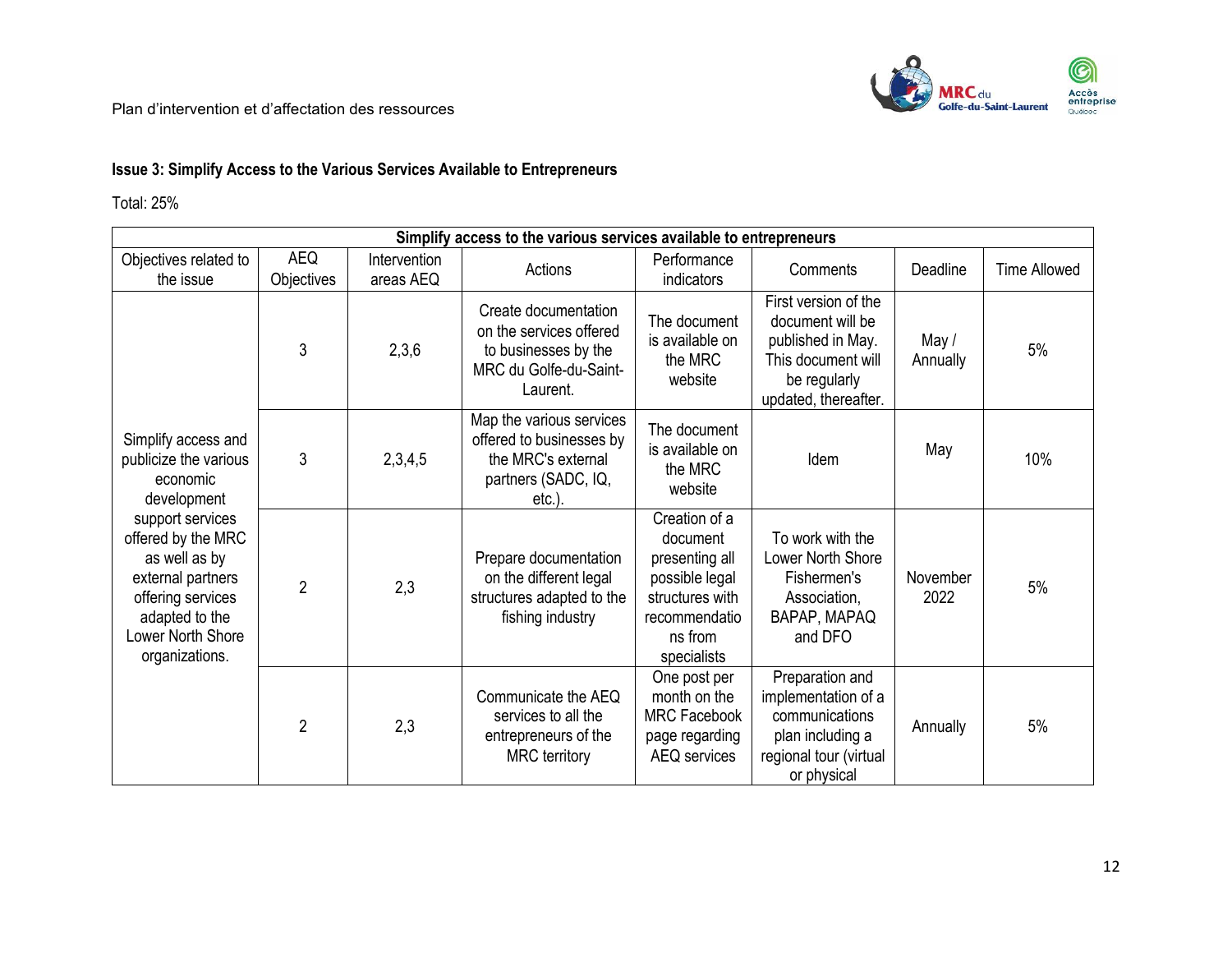

|  | depending on the<br>pandemic situation) |  |
|--|-----------------------------------------|--|
|  |                                         |  |
|  | The communication                       |  |
|  | plan will be adapted                    |  |
|  | according to the                        |  |
|  | entrepreneurs                           |  |
|  | recommendations                         |  |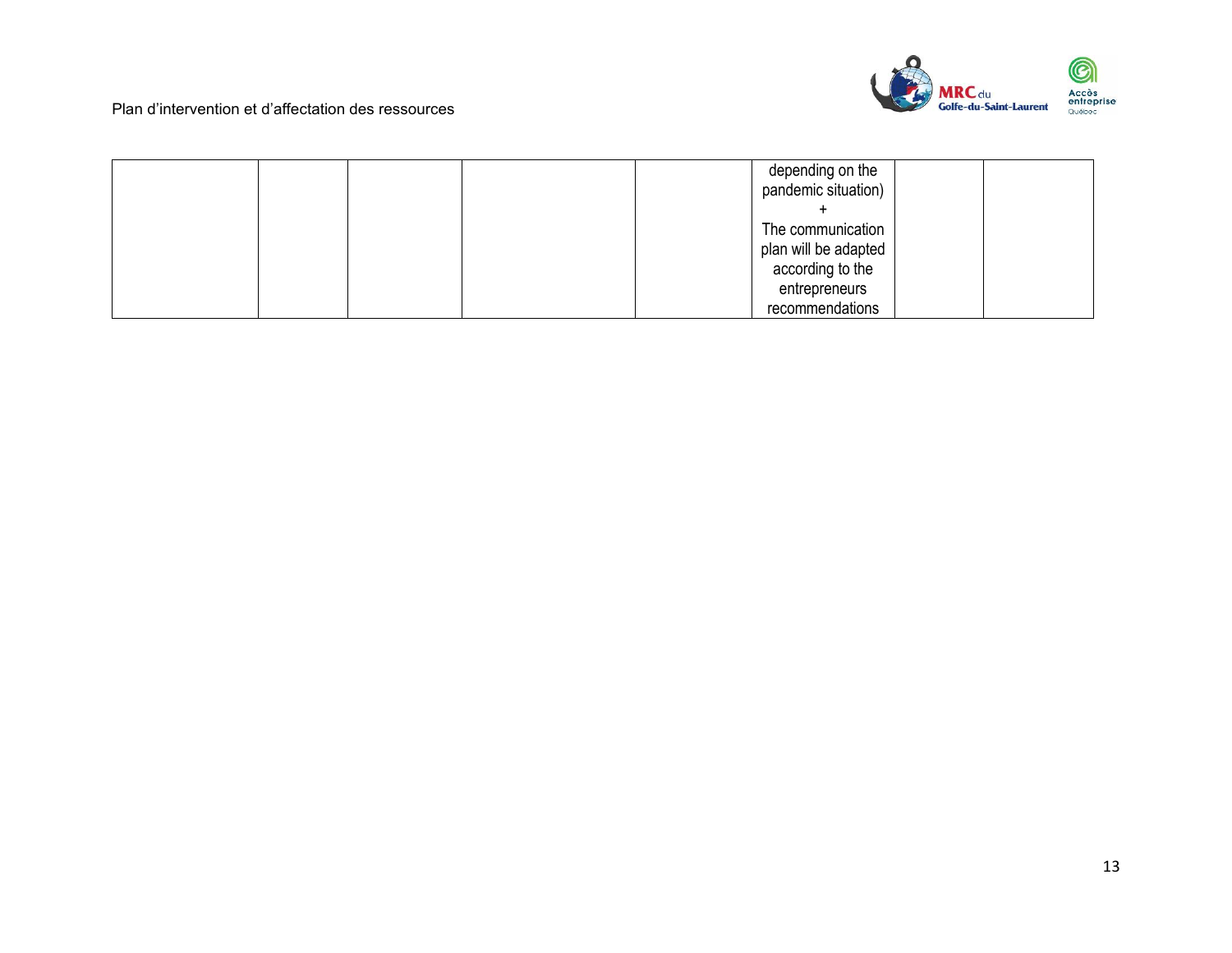

### **Issue 4 : Business Needs Assessment**

Total : 25%

| <b>Business needs assessment</b>           |                          |                           |                                                                                             |                                                                                                            |                                                                                                                                                   |               |                     |  |  |  |
|--------------------------------------------|--------------------------|---------------------------|---------------------------------------------------------------------------------------------|------------------------------------------------------------------------------------------------------------|---------------------------------------------------------------------------------------------------------------------------------------------------|---------------|---------------------|--|--|--|
| Objectives related to<br>the issue         | <b>AEQ</b><br>Objectives | Intervention<br>areas AEQ | Actions                                                                                     | Performance<br>indicators                                                                                  | Comments                                                                                                                                          | Deadline      | <b>Time Allowed</b> |  |  |  |
| Obtain a clear and<br>detailed portrait of | 1,2,3                    | 3                         | Prepare an assessment<br>document to identify<br>business needs and<br>situation            | Creation of an<br>assessment<br>document to<br>identify<br>business<br>needs, gaps<br>and future<br>plans. | In collaboration with<br>external partners.<br>The percentage of<br>time allocated to the<br>preparation of the<br>evaluation<br>document will be | April 2022    | 20%                 |  |  |  |
| the territory's<br>businesses              | 1,2,3                    | 1,3                       | Individual meetings with<br>organizational managers<br>to complete the needs<br>assessment. | 100% of<br>regional<br>businesses<br>contacted and<br>assessed                                             | used for meetings<br>with organizations<br>when the document<br>is finalized.                                                                     | Annually      |                     |  |  |  |
|                                            | $\overline{2}$           | 2,3                       | Regional tour to meet<br>with entrepreneurs                                                 | All<br>municipalities<br>are visited                                                                       | Face-to-face tour if<br>health regulations<br>permit.                                                                                             | March<br>2023 | 5%                  |  |  |  |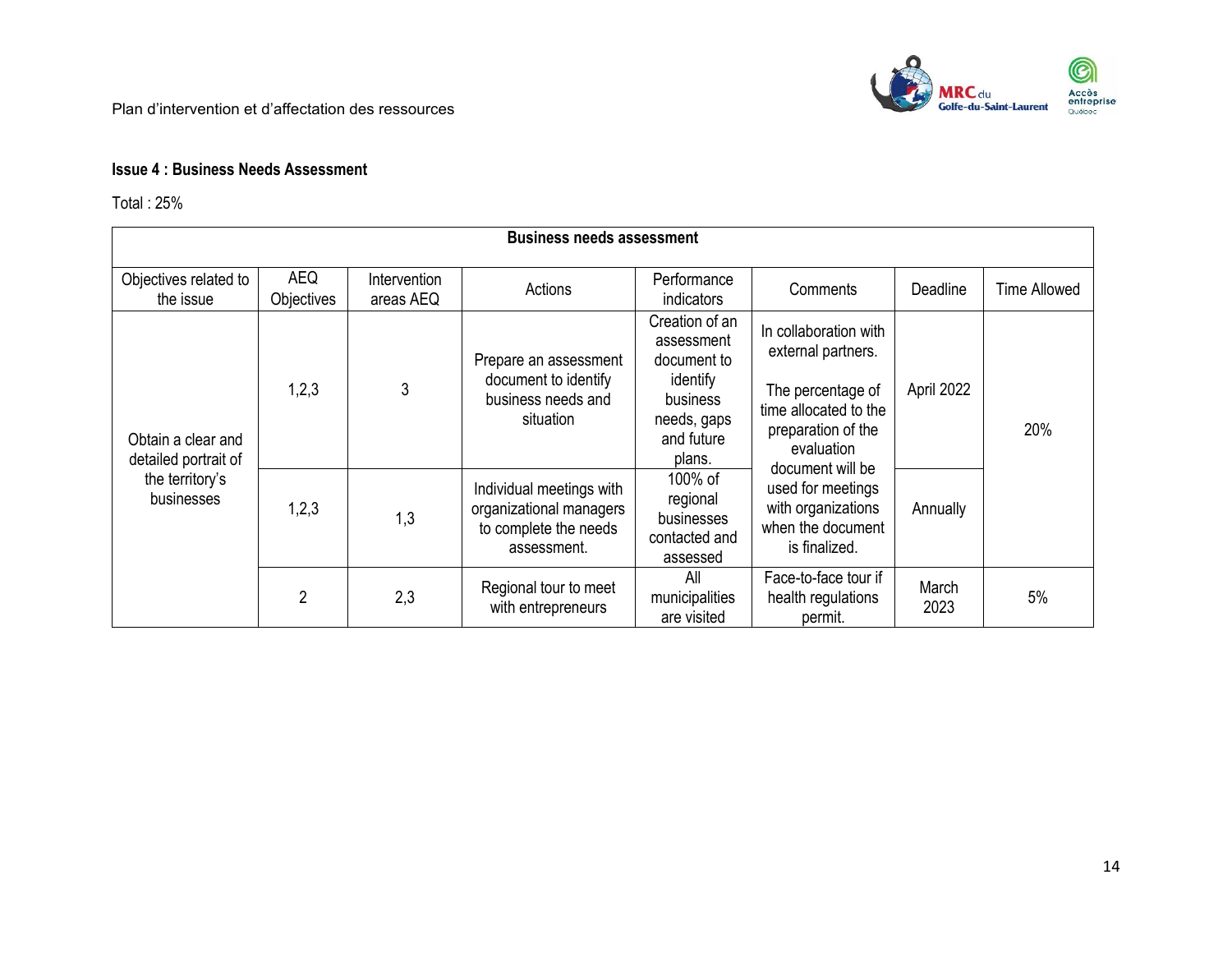

#### **Associated activities**

In addition to the planned actions related to the issues mentioned, the AEQ resource of the MRC du Golfe-du-Saint-Laurent will dedicate part of its time to certain associated activities such as:

- Training offered under the Accès Entreprise Québec program
- Coordination of the Advisory Committee
- Preparation and filing of accountability reports
- Etc.

These related activities will account for **10%** of the AEQ resource's time.